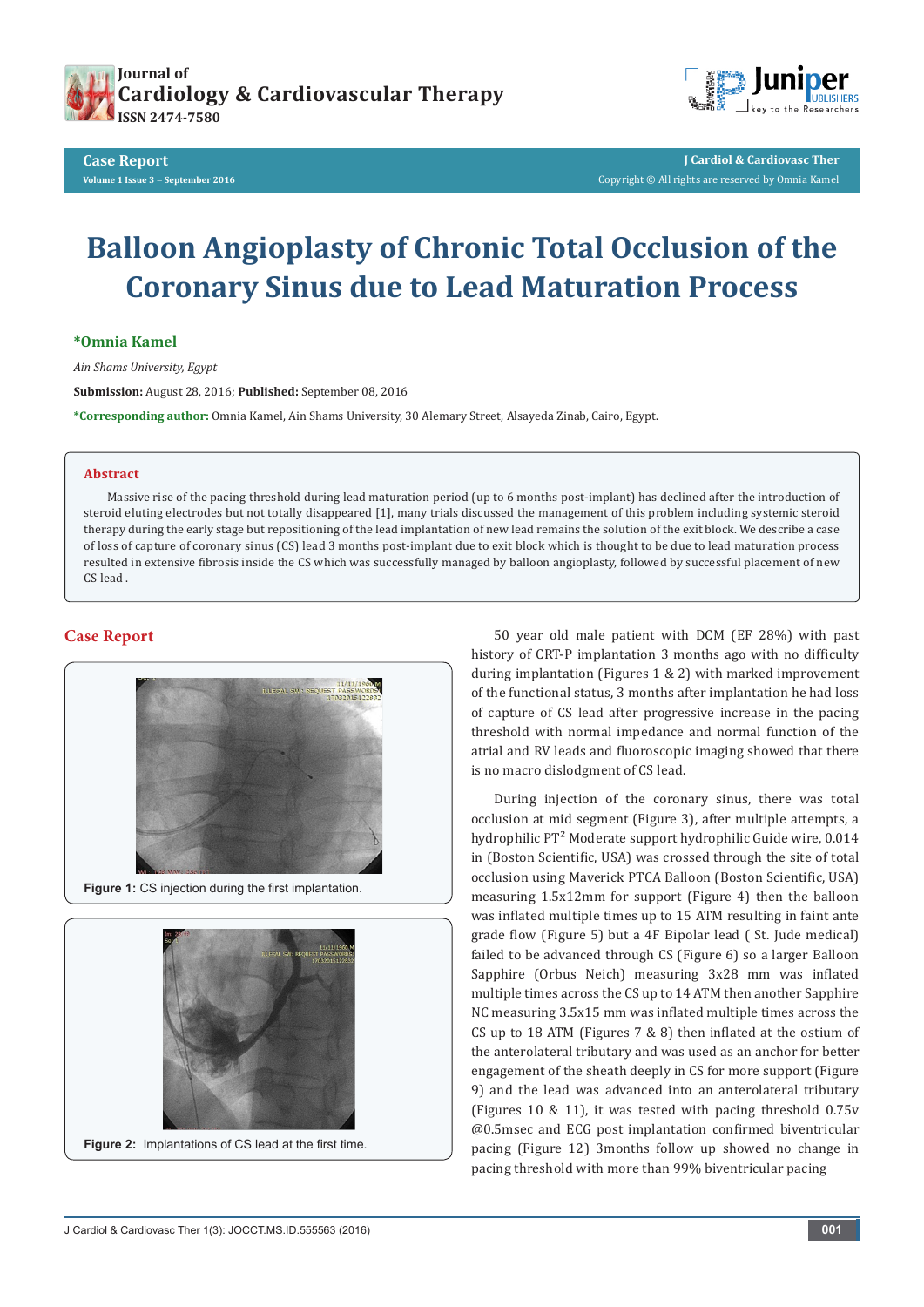

Figure 3: Injection of CS at the second procedure showing no ante grade flow



Figure 4: Crossing the wire using Balloon for support.



 **Figure 5:** Faint ante grade flow after inflation of the Balloon.





 **Figure 7:** Inflation of (3.5X15mm) Balloon across CS.



**Figure 8:** Inflation of (3.5X15mm) Balloon across CS.

![](_page_1_Picture_12.jpeg)

**Figure 9:** Using the inflated Balloon as an Anchor to advance the sheath for support.

![](_page_1_Picture_14.jpeg)

**Figure 10:** Implantation of CS lead at anterolateral tributary.